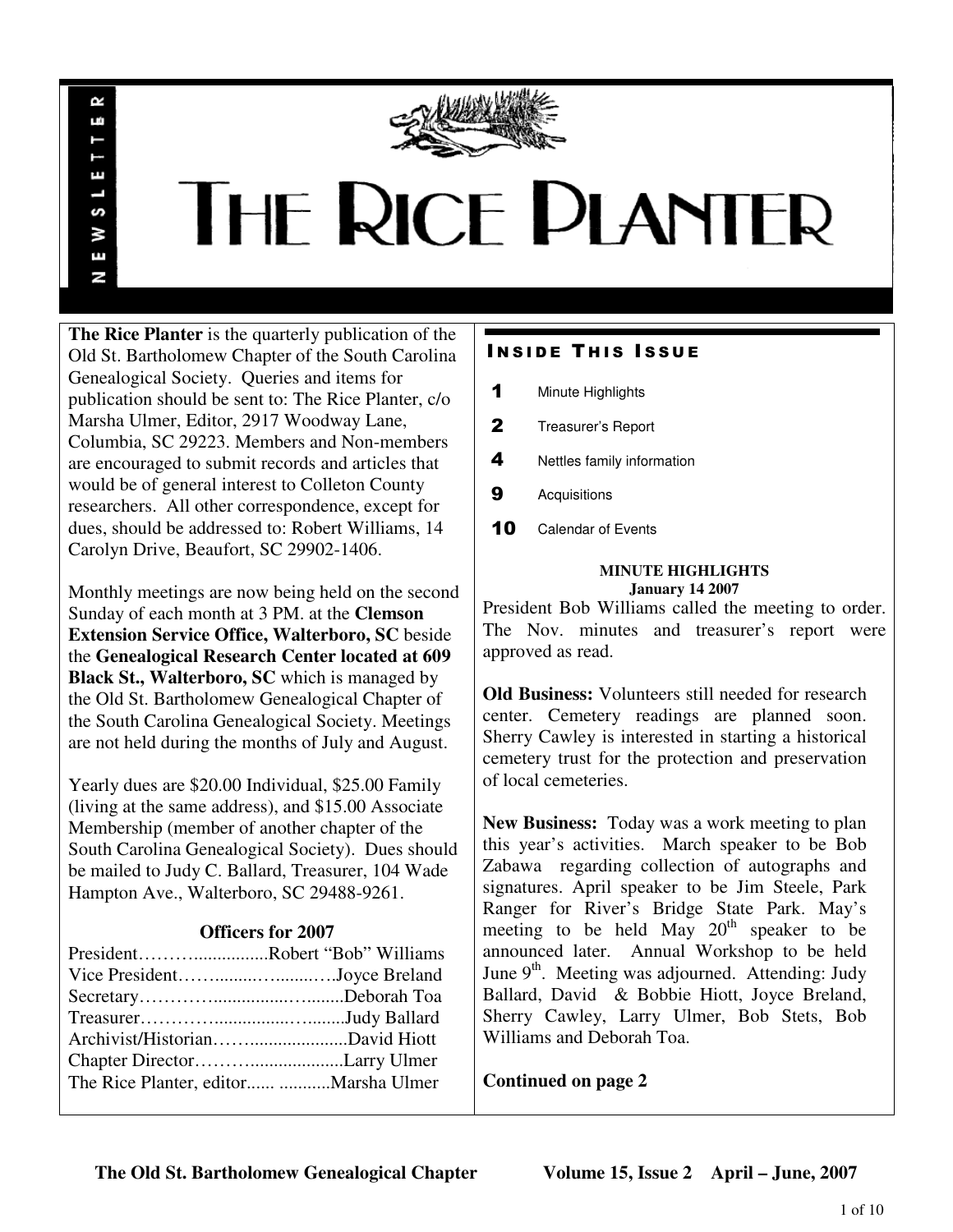| <b>February 11, 2007</b>                                           | <b>TREASURER'S REPORT HIGHLIGHTS</b>             |           |  |
|--------------------------------------------------------------------|--------------------------------------------------|-----------|--|
| President Bob Williams called the meeting to order. The Jan.       |                                                  |           |  |
| minutes and treasurer's report were approved as read.              | January 14, 2007 - Total Members 32              |           |  |
|                                                                    | <b>Beginning Balance:</b>                        | 2143.24   |  |
| Old Business: Volunteers still needed for Research Center.         | Income: Dues<br>270.00                           |           |  |
| Sherry working on the Those Who Served military book.              | 25.00<br>Books sold                              |           |  |
|                                                                    | 7.15<br>Copies                                   |           |  |
| New Business: Sherry Cawley made a motion to allow                 | Total Income:                                    | 302.15    |  |
| nonmembers to post inquiries on website for 6 mos. Without         | <b>Expenses: Books Purchased</b><br>87.45        |           |  |
| charge. However, if an inquiry is posted by nonmember in The       | Dues-FGS<br>55.00                                |           |  |
| Rice Planter, they would be charged \$5.00. Motion was             | <b>Total Expenses:</b>                           | $-142.45$ |  |
| approved.                                                          | <b>Ending Balance:</b>                           | 2302.94   |  |
|                                                                    |                                                  |           |  |
| Today's speakers were members of the Chapter. Bob Williams         |                                                  |           |  |
| spoke on descendants of William Yancey. Larry Ulmer, spoke         | February 11, 2007 - Total Members 45             |           |  |
| on his new position as Treasurer with the State                    | <b>Beginning Balance</b>                         | 2302.94   |  |
| Genealogical Society. Doris Lucas spoke on the Lucas Family        | Income: Dues<br>255.00                           |           |  |
| History about Eliza Lucas. Sherry Cawley spoke on the Great        | 93.00<br><b>Books Sold</b>                       |           |  |
| Swamp Sanctuary and the Stagecoach Road.                           | 10.00<br>Copies                                  |           |  |
|                                                                    | Donations<br>9.50                                |           |  |
|                                                                    | Total Income:                                    | 367.50    |  |
| Meeting adjourned. Attending were David & Bobbie Hiott,            | 55.00                                            |           |  |
| Sherry Cawley, Judy Ballard, Robert Williams, Joyce Breland,       | <b>Expenses: Books Purchased</b>                 |           |  |
| Doris Lucas, Larry Ulmer, Deborah Toa, and Louise Lyons.           | Subscription-DAR<br>18.00                        |           |  |
|                                                                    | <b>Total Expenses:</b>                           | $-73.00$  |  |
| <b>March 11, 2007</b>                                              | <b>Ending Balance:</b>                           | 2597.44   |  |
| President Bob Williams called the meeting to order. Minutes        |                                                  |           |  |
| and Treasurer's Report were approved as read. Mention was          |                                                  |           |  |
| made that Chapter memberships are due and fees were the            | <b>March 11, 2007 - Total Members 57</b>         |           |  |
| same as last year.                                                 | <b>Beginning Balance:</b>                        | 2597.44   |  |
| Old Business: Research Center volunteers still needed. Sherry      | Income: Dues<br>285.00                           |           |  |
| working on Military Book.                                          | <b>Books Sold</b><br>76.00                       |           |  |
| New Business: Chapter members voted to publish 50 more             | Total Income:                                    | 361.00    |  |
| copies of Lower Colleton County Cemetery Book.                     | 273.00<br>Expenses: Dues                         |           |  |
|                                                                    | 11.38<br>Supplies - Mailing                      |           |  |
| Today's Guest Speaker was Bob Zabawa. He is collector of           | Postage<br>5.10                                  |           |  |
| Civil War Memorabilia for 25 years. He shared examples of          | <b>Total Expenses:</b>                           | $-289.48$ |  |
| his collection and spoke on ways to preserve family documents.     | <b>Ending Balance:</b>                           | 2668.96   |  |
|                                                                    |                                                  |           |  |
| Meeting adjourned. Attending were Bobbie Hiott, Sherry             |                                                  |           |  |
| Cawley, Judy Ballard, Robert Williams, Joyce Breland, Louise       | March 11, 2007 - May 19, 2007 - Total Members 87 |           |  |
| Lyons, Myrtle Hilton, Jo Anne Boone, Bob & Margaret                | <b>Beginning Balance:</b>                        | 2668.96   |  |
| Zabawa and Deborah Toa.                                            | Income: Dues<br>460.00                           |           |  |
|                                                                    | <b>Books Sold</b><br>66.00                       |           |  |
| April 15, 2007                                                     | Donations<br>110.00                              |           |  |
| President Bob Williams called meeting to order. Minutes were       | Tables Sold<br>15.00                             |           |  |
| approved as read.                                                  | Copies<br>6.00                                   |           |  |
| <b>Old Business:</b> Volunteers Needed for Research Center. Sherry | Total Income:                                    | 657.00    |  |
| still works on Those Who Served Book.                              | 135.00<br><b>Expenses: Dues</b>                  |           |  |
|                                                                    | Newsletter<br>38.16                              |           |  |
| Today's speaker was Jim Steele, Park Manager at Rivers             | 39.00<br>Postage                                 |           |  |
| Bridge State Park. He spoke on the historical importance of the    | Liability Insurance<br>609.50                    |           |  |
| park, highlighting the Battle of the Salkchatchie River.           | Copier Purchased<br>100.25                       |           |  |
|                                                                    | <b>Total Expenses:</b>                           | $-921.91$ |  |
| Meeting Adjourned. Attending were David & Bobbie Hiott,            | <b>Ending Balance:</b>                           | 2404.05   |  |
| Bob Williams, Jim Steele, Sherry Cawley, Martha Andrews,           |                                                  |           |  |
| John Hiott, Joyce Breland, and Deborah Toa.                        |                                                  |           |  |
|                                                                    |                                                  |           |  |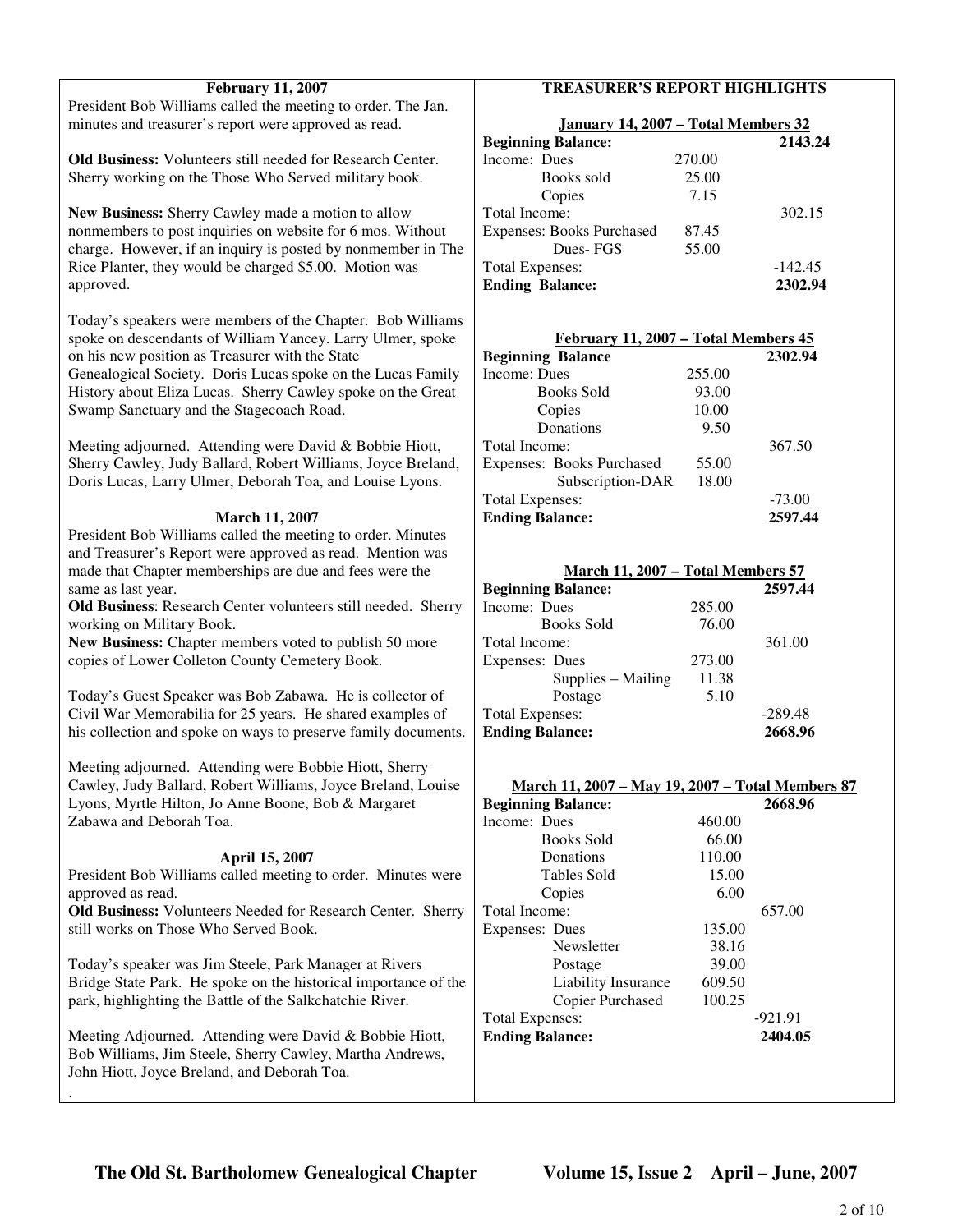## **\*\*A SPECIAL THANKS \*\* TO SHERRY CAWLEY**

We would like to express a special thank you to Sherry Cawley for her work as editor of The Rice Planter. Sherry Cawley resigned as editor due to pressing personal commitments. Sherry Cawley had dutifully served us as President of Old St. Bartholomew Genealogical Chapter and then as Newsletter editor. We think a lot of Sherry and all the work she has done. We just want her to know how very much we appreciated her hard work. Sherry you are a success in what ever you do and we will miss you as editor but we know how dedicated you are to the Old St. Bartholomew Genealogical Chapter and your expertise is always needed and again appreciated. Thank you.

### **Parker Funeral Home Records regrettably missed from previous publications**

Oliver G. Gruber Roy Dobson Race: White Race: Col. b. 1854 in Colleton Co, SC b. 1917 Colleton Co, SC d. Oct 15 1930 Colleton Co, SC d. Jun 21 1931 Colleton Co, SC Bur: Round O, SC RFD Bur: Jun 03 1931 Zion Church Occ: Farmer Male Male Male Male Male Male Wife: Mrs. Miriah A. Gruber Father: Willie Dobson b. Colleton Co, SC Father: John W. Gruber b. Colleton Co, SC Mother: Celia Samuel b. Colleton Co, SC Mother: Mary Hill b. Colleton Co, SC. Informat: O. G. Bridge 7 Children: Mrs. M. Rumph of Greenwood, SC Mrs. Bertha Byrd of Round O, SC Mrs. Utsey of Round O, SC. Mrs. Bessie Weeks of Orlando, FL. Mrs. Emma Lee Westbury of St. George, SC Mr. George H. Gruber of Round O, SC Mrs. Johnnie Gruber of Round O, SC

## **NEW ACQUISITIONS TO OLD ST. BARTHOLOMEW GENEALOGICAL CHAPTER RESEARCH CENTER**

## **NAME OF BOOK DONOR DONOR**

The Art of Collecting Genealogy and History The Life and Times of Alicia Givens Back Over Home Orange County, NC DAR Library Catalog 1983 Abstracts of Pickens District, SC Sabine County, TX Northampton County, NC North Carolina Wills South Carolina Confederate War Cent. Speeches Historic Trails of Colleton County, SC by Beulah G Methodism in Colleton County, SC by Beulah Glov Newberry County, SC Cemeteries Vol 1 and 2 Various Items on Smoaks Area Families We Are Family -- Her Family Book Our Rentz Heritage Vol 1 and Vol 2 Black Family Photos Collection of Family Documents Cemetery List of Salk Area

|              | Doris Lucas in Memory of her husband                       |  |
|--------------|------------------------------------------------------------|--|
|              | Louise Lyons                                               |  |
|              | Bob Williams in Memory of his father Robert Black Williams |  |
|              | David Hiott in Memory of Evelyn Bryan                      |  |
|              | David Hiott in Memory of Evelyn Bryan                      |  |
|              | <b>Sherry Cawley</b>                                       |  |
|              | <b>Sherry Cawley</b>                                       |  |
|              | <b>Sherry Cawley</b>                                       |  |
|              | <b>Sherry Cawley</b>                                       |  |
|              | <b>Sherry Cawley</b>                                       |  |
| <b>Hover</b> | <b>Sherry Cawley</b>                                       |  |
| ver          | <b>Sherry Cawley</b>                                       |  |
|              | Myrtle Linder                                              |  |
|              | Myrtle Linder                                              |  |
|              | Lillie Fowler Singleton                                    |  |
|              | Marsha Ulmer                                               |  |
|              | <b>Bonnie Ketchie</b>                                      |  |
|              | David Sauls                                                |  |
|              | Myrtle Linder                                              |  |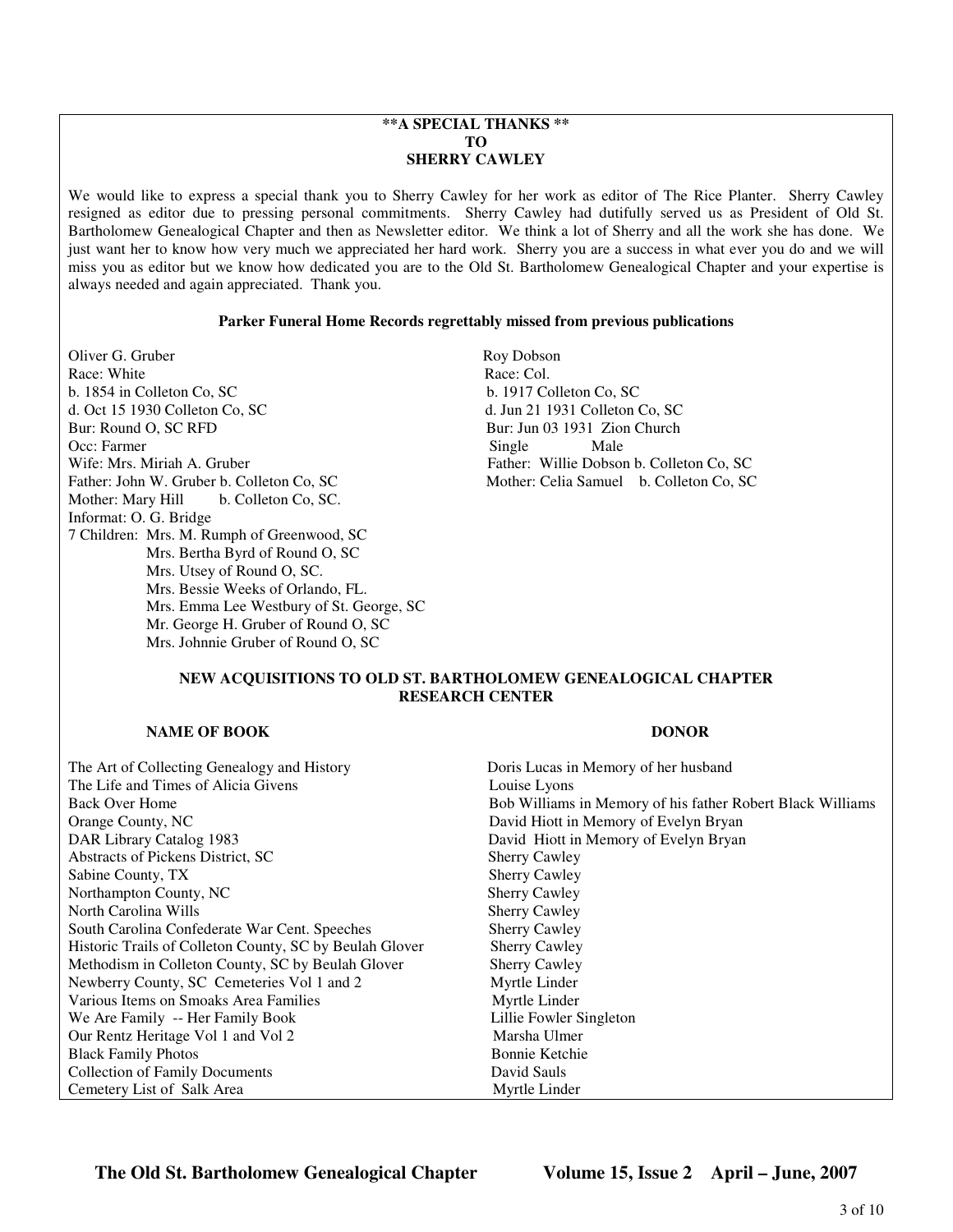# **Nettles Family Information**



 According to one source the Nettles family was of Welch origin. The name originally had many spellings, such as Nettle, Nettl, and Nettels. On the coat of arms the shield is "Gold; a red shevron between three Nettle leaves in natural color."

 Above the shield and helmet is the crest which is described as: "A stag statant under a tree ppr". A translation of the Crest description is "A stag standing under a tree in natural color."

 The motto recorded with the Nettles Coat of Arms is: "Nemo Me Impune Lacessit" – "No one Provokes Me with Impunity."

 Information compiled and arranged by Laura Powers Marbat and Sarah Powers Thielbar states that the Nettles family was English and settled in Ireland about 1620. As recorded in Burke's General Armory **John Nettles** was granted land.

 Other record stated that sometime before the "late war" it was found that a large sum of money was in the Bank of England for those of the Nettles name in America. Feverish efforts were made to find these descendants and genealogical lines were searched. About 70 families were found in Alabama and Mississippi, but the number in the Carolina, Florida and Tennessee is not known. So far as is known the money is still there.

 It has been found in the Vestry Book of Petsworth Parish, Glouster County, VA., that one John Nettles died in Virginia. This source of information provided the basis for what is generally accepted as the beginning of the Nettles family in South Carolina and other Southern states.

 Though the Register Book has been lost, the Church Minutes in the Vestry Book show the following information:

 Thomas Vicaris was rector of the Parish as early as 1677, dying before 1696. On Oct 13 1697 the vestry paid Mrs. Vicaris, widow of the Rev. Thomas Vicaris, 3,000 pounds in back pay.

 Among their children, all minors, was a daughter named Mary, who married a **Robert Nettles**, who is shown in the Gloucester County records as a surveyor and County Commissioner. According to the church records the widow was listed as Mary Nettles (nee Mary Vicaris ), daughter of minister Thomas Vicaris.

 At Robert's death Mary was left with seven children, four of whom were minors, who in 1728 were "bound out" as follows: Mary Nettles was bound to Conquest Wyatt and remained in Virginia. William Nettles, age 10, was bound to Edward Wyatt. He later moved to Fairfax County, VA., and later still to Fairfield County, S.C. He was the father of Zachariah and William Nettles Jr. of Fairfield and possibly another County in South Carolina. Solomon was bound to Rev. John Reade, Minister of Stratton Major Parish, VA. He is supposed to have come to Edgecombe County, N.C. in 1754. By this time he had reached maturity and, of course, was no longer bound; but he could have accompanied his benefactor to lend aid to the aged minister. **George Nettles** was bound to Samuel Coleman and came to the Pee Dee area, and Darlington County, SC. There were many descendants in that area whom later moved to Charleston County, SC.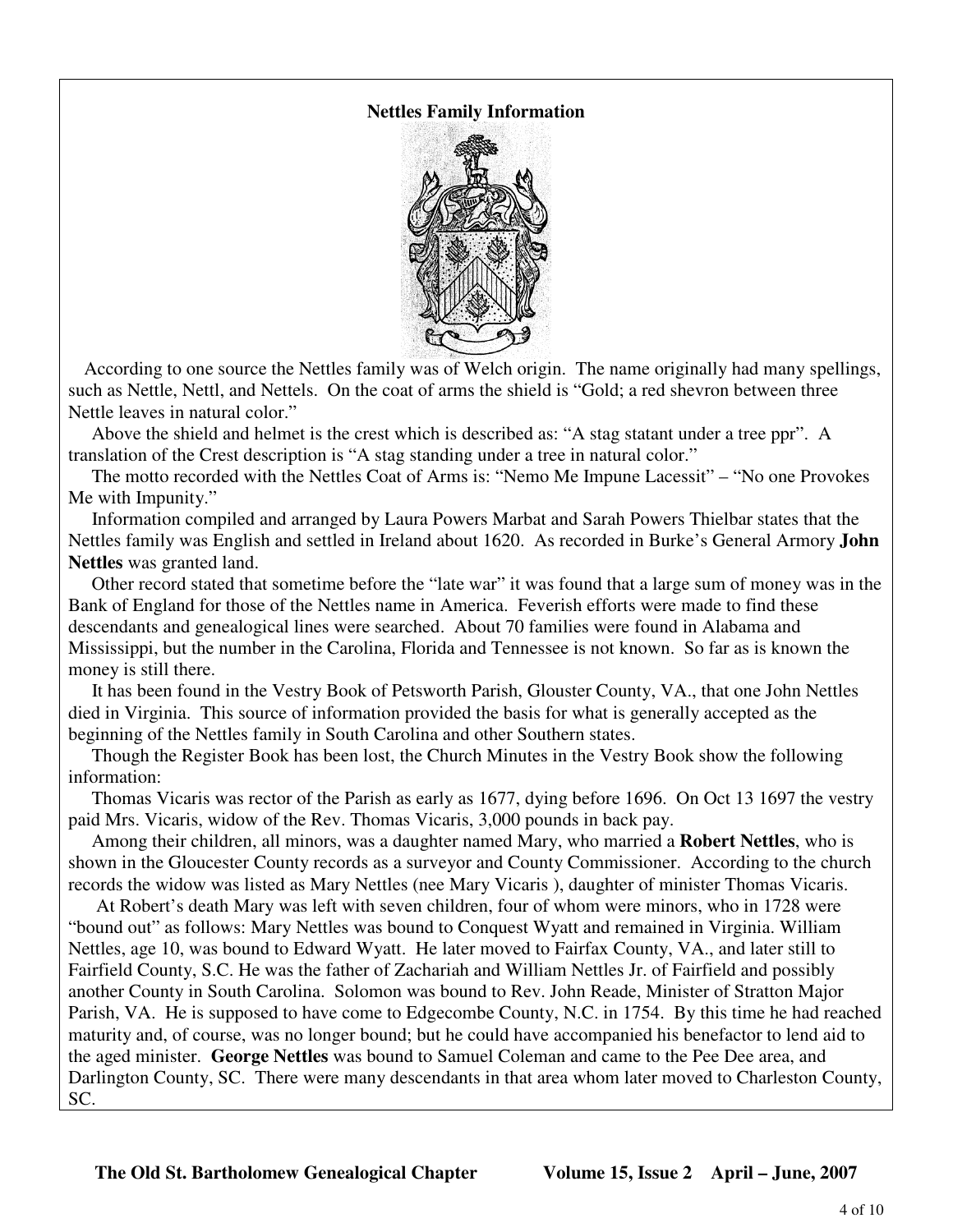(All the above information is taken from the Book "Genealogies of Nettles and Related Families" by Cassie Nicholes, Editor and Compiler published in 1980.) On the steering committee for the production of the book were W. Carl Nettles, E. Whilden Nettles, Jr and Mary Nettles Robinson. Valuable assistance was given by Jacqueline Wade Thames (Mrs. Douglas) Baker and many others. A copy of the book was found at the Sumter Genealogical Chapter of the South Carolina Genealogical Society.

**George Nettles** b. 1714 married Catherine Elizabeth Cusack. They had **Mark Nettles** b. about 1746/7 who married Delphine Ponds b. Virginia d. Colleton County, SC. Mark and Delphine Nettles had **William Nettles, Zachariah Nettles, William D. Nettles, Mark Nettles** b. Nov 05 1805 in Colleton County, SC who married Lavinia Marie Smoak, daughter of Andrew Smoak and Harriet Joanna Gilbert, **John Nettles** who married Levicey Crosby. William and Mary Broxton Nettles also had **Henry and Katie Nettles.** USING WILLIAM NETTLES AS GENERATION TWO

2. William Nettles b. about 1770 died about 1838, married Mary Broxton b. Apr 16 1770 (daughter of John Broxton Jr and Anna Marie Varn) d. Nov 18 1846.

Children: +3. Zachariah Nettles b. about 1792.

- +4. William D. Nettles b. about 1794.
- +5. Mark Nettles b. Nov 05 1805.
- +6. John Nettles
- 7. Henry Nettles
- 8. Kate Nettles (Listed as living with her brother William Nettles and his wife Catherine in 1880 Census. Name is listed as Chartline in 1880 Census.

# Generation Three

- 3. Zachariah Nettles b. about 1792. According to the 1850 Census Zachariah and Anne Nettles had living with them Abigail Watson age 24 and her son Josiah age 2, Anne C. White age 2 and Florence Hennington age 6 and James Hennington age 5. Living next door were Henry Nettles age 25 and Bethany Nettles age 15. He married Anna Benton b. about 1800. Children: 9. Harriett Matilda Nettles b. about 1833/36. +10. Miranda Nettles b. Oct 27 1839.
- 4. William D. Nettles Sr. b. about 1794. He married Catherine (last name unknown) b. about 1803. Catherine's last name may have been Holman). Children: +11. William D. Nettles Jr. b. about 1820.

5. Mark Nettles b. Nov 05 1805 in Colleton Co, SC, christened about 1856. He married Lavinia Maria Smoak, b. Jul 11 1809 in Colleton County, SC, (daughter of Andrew Smoak and Harriet Joanna Gilbert) Died Jul 01 1885 in Colleton County, SC.

- Children: 12. Henry Nettles b. about 1837. He married Cynthia Louise Hudson b. about 1825 in South Carolina, d. between 1877 & 1880. Cynthia: Cynthia is listed as the wife of Henry Nettles in 1860, 1870 however only Henry is listed in 1880.
	- +13. Jesse Mark Nettles
	- +14. Charles Edward Nettles b. Aug 16 1841.
	- +15. James A. Nettles b. Dec 16 1841.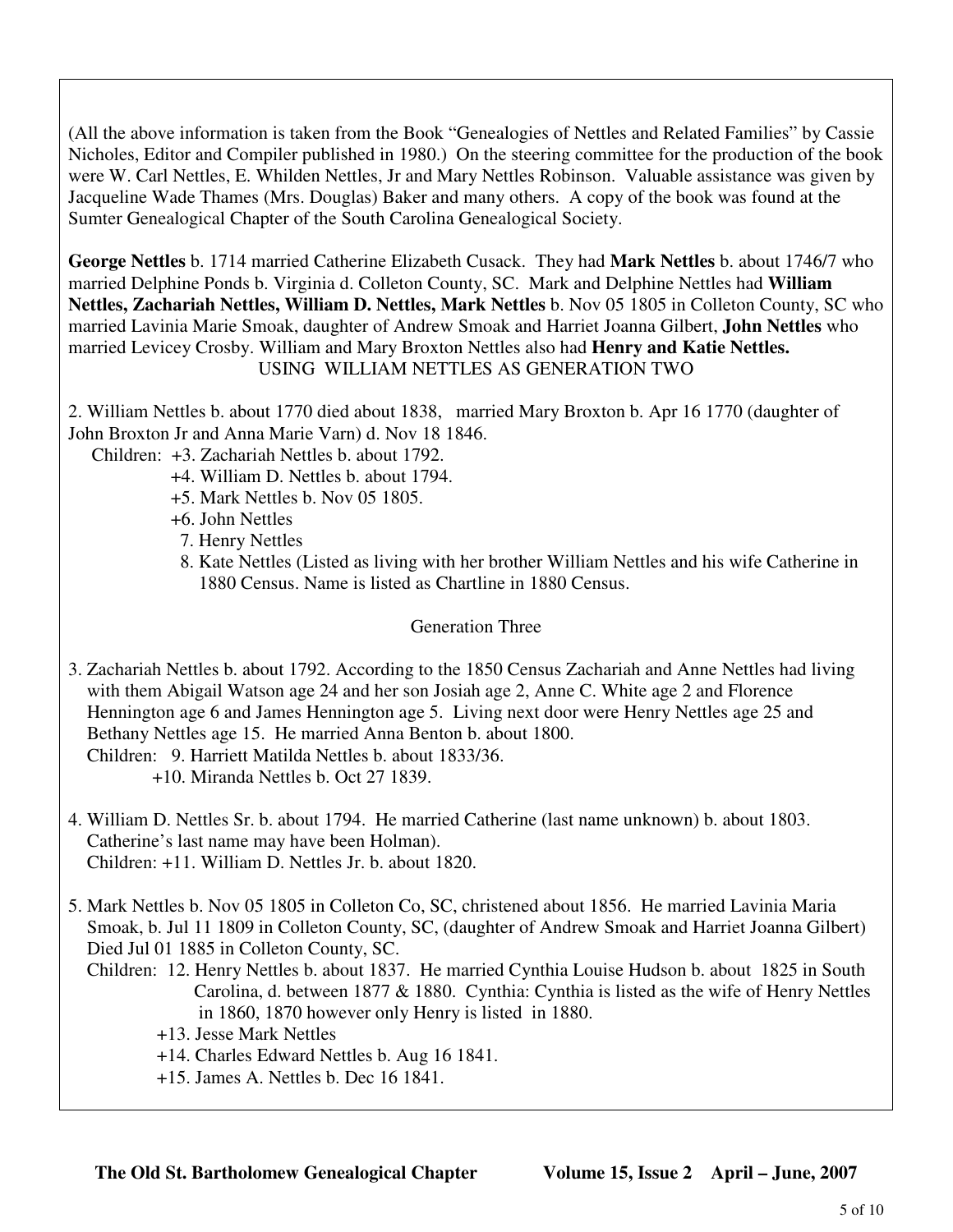- +16. Nathaniel David "Nat" Nettles b. Jul 31 1846.
- +17. Emily "Emma" Nettles b. about 1848.
- 18. Henrietta Nettles b. about 1850.
- +19. Lawrence Joel Nettles b. Aug 07 1852.

6. John Nettles died before 1860. He married Levicey Crosby about 1810 and died about 1861/9. Children:

- +20. Henry M. Nettles b. about 1828/35.
- +21. Mark E. Nettles b. about 1836.
- +22. Queen Victoria Nettles b. about 1842.
- +23. Margaret Nettles b. about 1843.

## Generation Four

10, Miranda Nettles, b. Oct 27 1839 in South Carolina, d. Jul 05 1889 in Colleton County, SC. She married James Callaway Farrell on Jun 10 1855, he was b. Mar 11 1833 in Colleton County, SC. (son of George Farrell and Jemima Stanfield).

Children:

- +24. James Daniel Farrell b. Sep 10 1857.
- +25. John Edward Farrell b. Aug 11 1859.
- +26. Charles Franklin Ferrell b. Oct 24 1864.
- +27. Jane Arrie Ferrell b. Sep 11 1867.
- +28. George Lee Ferrell b. Dec 06 1869.
- +29. Mary Irene Amanda Ferrell b. Mar 11 1872.
- +30. Caroline Mahala Ferrell b. May 07 1875.
- +31. Richard Alfred Farrell b. Oct 10 1877.
- +32. Infant Ferrell b. about 1880.
- 11. William D. Nettles Jr. b. about 1820 in Colleton County, SC d. Sep 14 1864. He married Susie "Hannah" Hall.

Children:

- 33. William D. Nettles III b. about 1842 in Colleton County, SC, d. Mar 06 1863.
- 34. Martha Catherine Nettles b. about 1845 in Colleton County, SC, d. Jan 20 1910, buried in Shiloh Baptist Church Cemetery, Ruffin, SC.
- +35. James Cutbert Nettles b. Dec 23 1845.
- +36. Willis L. Nettles b. about 1846.
- +37. Paul "Anderson" Nettles b. about 1849.
- +38. Noah Nathan Nettles b. about 1850.
- +39. Henry Eli Nettles b. Feb 24 1852.
- +40. Mark "Chesley" Nettles b. about 1855.
- +41. John Daniel Nettles b. about 1856, d. after 1900. Listed as Daniel J. Nettles living with his mother Hannah Nettles (listed as U. Anna Nettles) in 1880 Census.

 42. George Jacob "Weeks" Nettles b. May 12 1857 in Colleton County, SC, d. Jan 24 1940 in Colleton County, SC. buried in Black Creek Baptist Church Cemetery, Walterboro, SC. He married Sarah Adeline "Addie" Gatch on Aug 09 1888, she was b. Dec 22 1860 in Stephens Cross Roads, Colleton County, SC, (daughter of William Henry Gatch and Isabella Shaddock) d. about 1945 in Colleton County, SC buried in Black Creek Baptist Church Cemetery, Walterboro, SC. George Nettles had no children.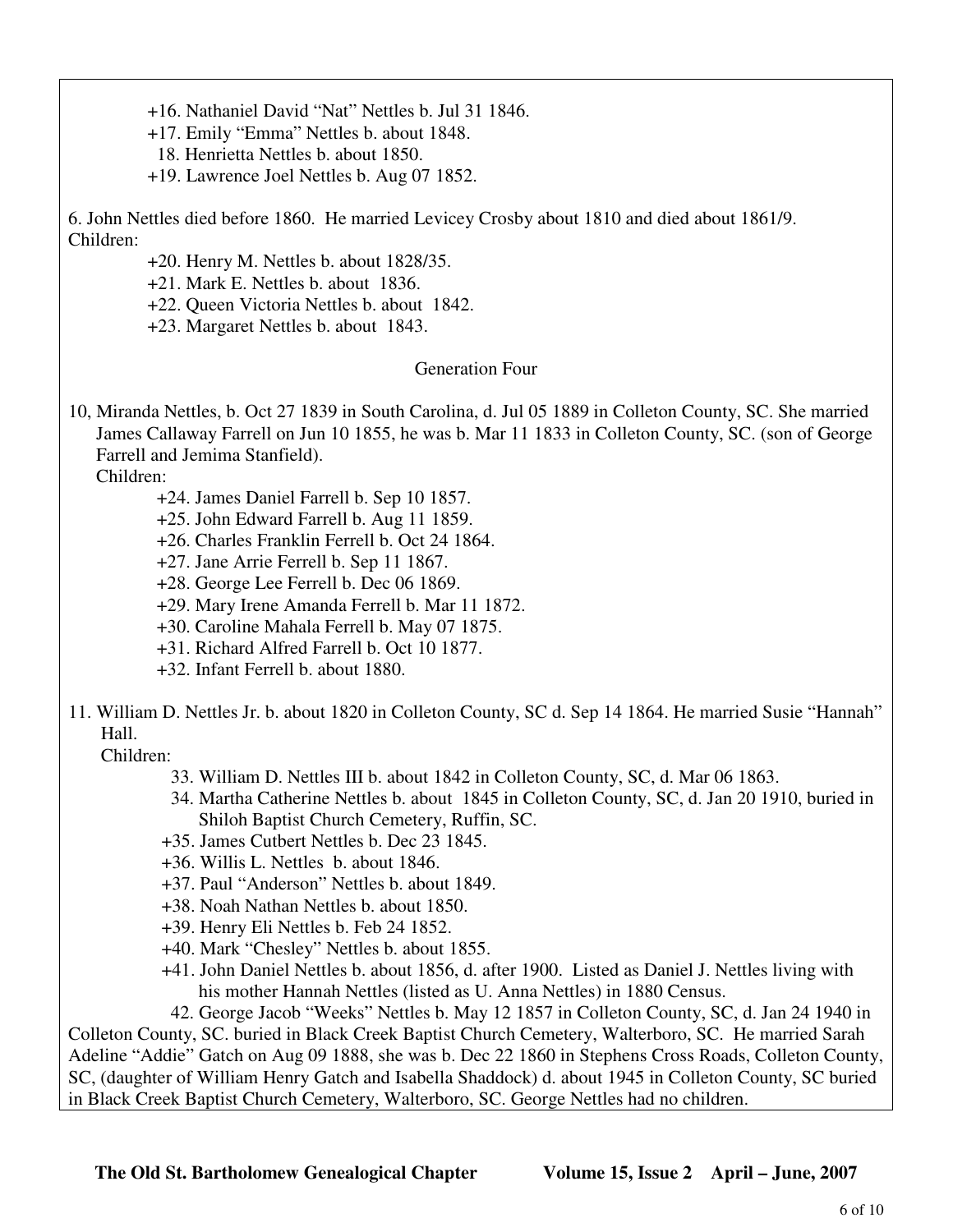- +43. Caroline Azarie Nettles b. Apr 14 1858.
- 44. Anna Levicy Nettles b. about 1861 in Colleton County, SC. d. before 1910. She married Wilkes Lane.
- +45. William M. "Moss" Nettles b. Feb of 1863.
- 13. Jesse Mark Nettles married Elizabeth Breland. Children:
	- +46. David Rainey Nettles.
	- 47. Cynthia Nettles.
- 14. Charles Edward Nettles b. Aug 16 1841 in South Carolina, d. Aug 12 1911, buried in Great Swamp Baptist Church Cemetery, Ridgeland, SC. He was a farmer. He serviced in the Civil War. He married Catherine "Kate" Preacher b. about 1845 in South Carolina. Children:
	- 48. Agnes "Aggie" Nettles b. about 1866 in South Carolina.
	- 49. Luther Nettles b. about 1869 in South Carolina.
	- +50. Charles Collins Nettles b. Sep 17 1871.
	- 51. Jessie Nettles b. about 1873 in South Carolina.
	- 52. William Nettles b. about 1879 in South Carolina.
	- 53. Bartow Nettles

Charles Edward Nettles was married a second time to Kate McFail.

- 15. James A. Nettles b. Dec 16 1841 in Colleton County, SC, d. Dec 10 1920 in Savannah, Chatham County, GA. Living in Ridgeland, SC in 1915 and was the informant on his brother's Death Certificate. He married Sarah Permease Dean in Hampton County, SC. She was b. about 1842 and d. about 1924. Children:
	- 54. Annie Nettles b. about 1861.
	- 55. James McCoy Nettles
	- +56. Sally Nettles b. about 1861.
	- +57. William Riley Nettles b. May 01 1870.
- 16. Nathaniel David "Nat" Nettles b. Jul 31 1846 in Colleton County, SC, d. Mar 16 1915, buried in Great Swamp Baptist Church Cemetery, Ridgeland, SC. He was a Farmer. Nat. Nettles married Sarah Susan Rushing b. Jan 14 1848 in Hampton County, SC (daughter of Nathaniel Rushing and Catherine Longe) d. Apr 24 1936 in Ridgeland, Jasper County, SC.
	- Children:
		- 58. Thomas Nathaniel Nettles b. Jan 30 1870.
		- +59. Sarah Iwilda Nettles b. Jan 08 1872.
		- 60. Mamie E. Nettles b. Sep 08 1873, d. Apr of 1876.
		- 61. Annie Odealia Nettles b. Sep 20 1875 in South Carolina, d. Apr 09 1961. She married George McBridge on May 05 1897.
		- +62. Harriet Lavinia Nettles b. May 20 1878.
		- 63. Cynthia Nettles b. May 01 1880, d. May 12 1880.
		- 64. Liller Nettles b. Jun 14 1881, d. Feb 05 1969.
		- +65. Charles Edward Nettles b. Oct 27 1883.
		- +66. Lawrence Culbert "Kirby" Nettles b. Jul 26 1885.
		- +67. Ealer Ogretta Nettles b. Jan 29 1888.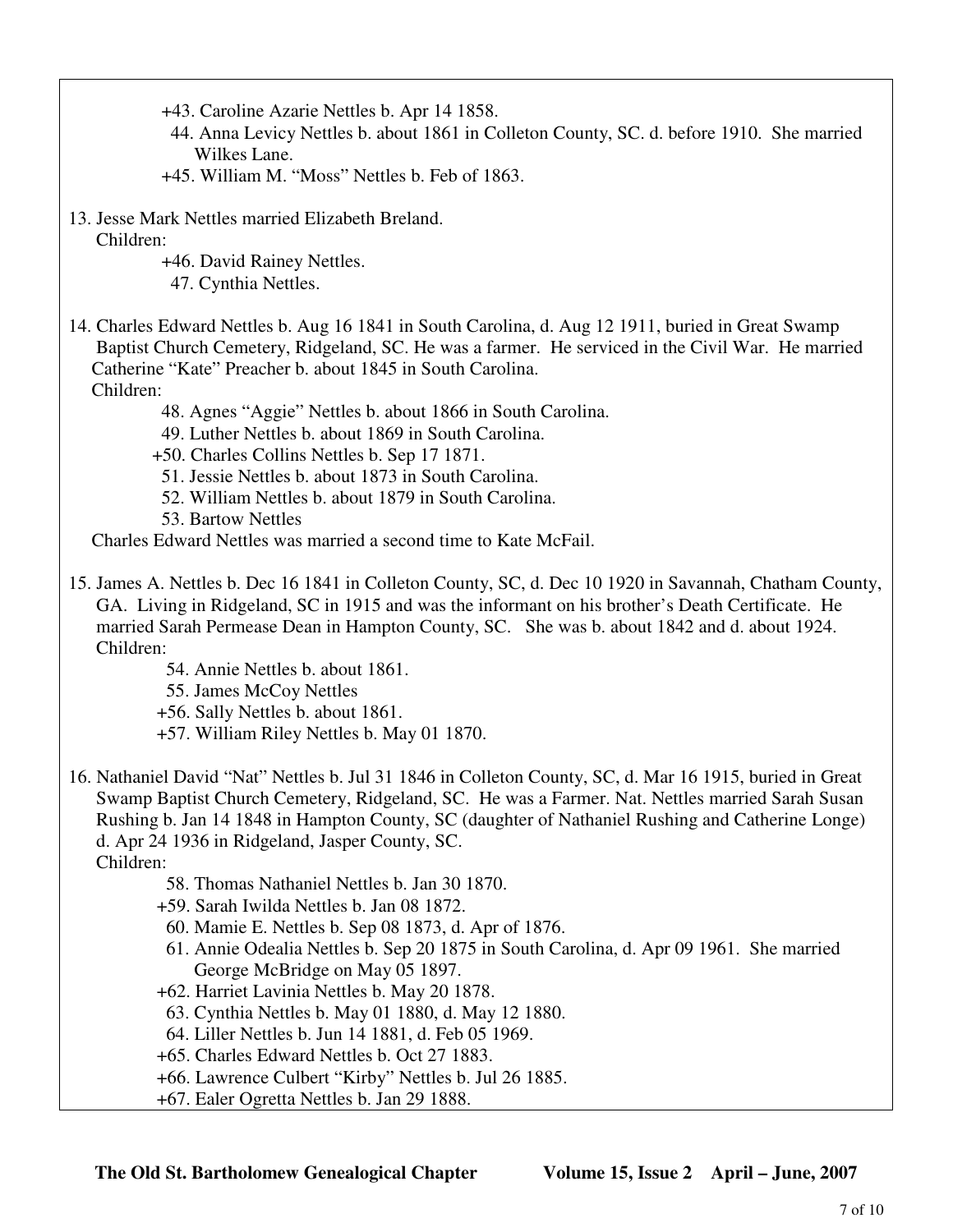+68. Barton "Bertie" Nettles b. Jun 20 1893.

17. Emily "Emma" Nettles b. about 1848. She married Abe Wannamaker. Children:

69. David Wannamaker b. about 1864.

- 19. Lawrence Joel Nettles, b. Aug 07 1852 in South Carolina, d. Mar 11 1926, and b. in Great Swamp Baptist Church Cemetery, Ridgeland, SC. He was a Farmer. Lawrence Nettles married Mary Bernetta "Nettie" Berg, b. Nov 11 1857 (daughter of Jacob Berg and Rebecca Unknown) d. Feb 24 1938 buried in Great Swamp Baptist Church Cemetery, Ridgeland, SC. According to the 1900 Census Records Lawrence and Marrie had the following children: Anza B. b. Oct 1881 age 10, Mary A. b. Apr 1883 age 17, Alma b. Apr 1885 age 15, James b. Feb 1888 age 12, Henry B. b. Oct 1889 age 10, Quitman b. Dec 1891 age 8, Marion b. Sep 1893 age 6, Jessie b. Oct 1895 age 4, Sam B. b. Feb 1900 age 4/12. According to the 1900 Census Marrie Nettles had 13 children 12 living. Information in the 1880 Census gives us the other three children of Lawrence Joel Nettles a Marrie or Mary B. Nettles. In 1900 Census Marrie's mother Rebecca was living with Lawrence and Marrie. Children:
	- +70. Emma Nettles b. Jan 31 1875.
	- +71. Sarah Nettles, B. about 1875 South Carolina.
	- +72. William J. "Willie" Nettles b. Jul 06 1877.
	- +73. Riley Nathaniel Nettles b. Sep 26 1879.
	- +74. Anza Bernetta Nettles b. Oct 03 1881.
	- +75. Mary Adeliade Nettles b. Apr of 1883.
	- +76. Alma Nettles b. Apr 15 1885.
	- +77. James Edward "Jim" Nettles b. Sep 12 1887.
	- +78. Henry Benjamin Nettles b. Oct of 1889.
	- +79. Quitman A. Nettles b. Sep 19 1891.
	- +80. Marion Clifton Nettles Sr. b. Sep 07 1893.
	- 81. Jessie Nettles b. Oct 28 1895 d. Oct 28 1948 buried in Great Swamp Baptist Church Cemetery, Ridgeland, SC. Not listed in sister, Mary Nettles Nettles obituary of Oct 1963. According to a newspaper account in the State Newspaper Friday Oct 29 1948 Mrs. B. Altman of Beaufort, SC was instantly killed this evening at Whale Branch Bridge near here where she ran in front of an automobile driven by Mrs. Carolyn Woods Ellsworth of Beaufort, SC. A PT-19 airplane was seen to crash in the salt marsh not far from the bridge and Mrs. Altman whose husband is Bridge Tender darted across the highway directly into the path of the oncoming vehicle. Jessie Nettles married James or Joseph Harris "Boogy" Altman b. Jul 15 1888 (son of John Elias Altman and Julia Barnette) d. Mar 04 1969 buried in Great Swamp Baptist Church Cemetery, Ridgeland, SC.
	- 82. Sam B. Nettles b. Feb 03 1900 d. Oct 11 1929 buried in Great Swamp Baptist Church Cemetery, Ridgeland, SC. Not listed in sister Mary's obituary of Oct 1963. Listed as living in Ridgeland, SC as of Dec 1949. There may be an error in the Jasper County Cemetery Book.
	- 83. Lawrence Nettles.
- 20. Henry M. Nettles b. about 1828/35 in Walterboro, Colleton County, SC. I believe that Henry M. Nettles is another child of John and Levicey Crosby Nettles because Levicey was living with him in 1860 (however she was no longer living with him in 1870) Levicey probably died before 1870. Henry Nettles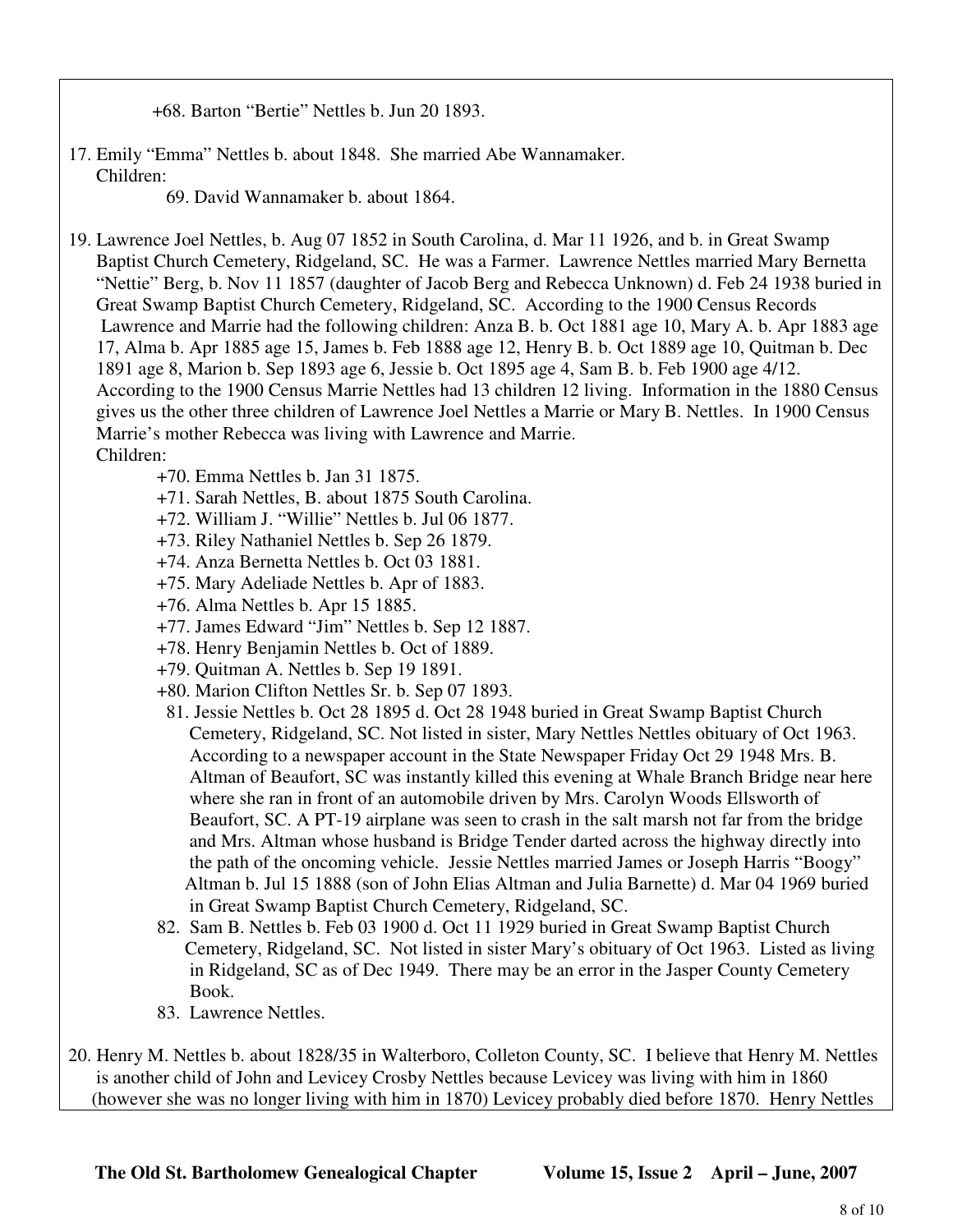married Cynthia Louise Hudson b. about 1825 in South Carolina, died Between 1877 and 1880. Cynthia is listed as the wife of Henry Nettles in 1860 and 1870 however only Henry is listed in 1880. Children:

- +84. Henry David Nettles b. Oct 13 1852.
- +85. Jesse James Nettles b. Jan 10 1854.
- +86. John Richard Nettles b. Jan 10 1854.
- 87. James Nettles b. about 1857. Not listed in 1870 Census (may be deceased).
- 88. Jane A. Nettles b. about 1858/60. According to the 1860 Census Jane A. Nettles is listed as 2 years old and in 1870 she is listed as 10 years old and not living with the family in 1880.
- +89. Annie Elizabeth Nettles b. Jan 25 1859.
- +90. Walter Cornelius Nettles Sr. b. Oct 19 1861.
- +91. Jessie Louise "Lou" Nettles b. about 1866.
- +92. Mary Ellen Nettles b. about 1869.
- 93. C. Edward "Eddie" Nettles b. about 1870 According to the 1880 Census Edward Nettles is listed as 10 years old. Living in Jessup, GA as of Jul 1939.
- +94. Caroline "Carrie" Nettles b. Aug 16 1875.
- 21. Mark E. Nettles b. about 1836 in Hampton County, SC. He married Laura Cook b. about 1845 in

Hampton County, SC, daughter of Gadi J. Cook and Barbary Margaret Crosby.

Children:

- +95. John William "Mans" Nettles b. Jul 17 1867.
- +96. William Mark "Blossom" Nettles b. Jan 021869.
- +97. Mary Minnie "Titter" Nettles b. Jan 01 1872.
- +98. Henry Elias "Kabe" Nettles b. May 04 1877.
- 99. Anderson J. "Dave" Nettles b. about 1878 in Hampton County, SC. d. Mar 20 1944 in Columbia, SC buried in Shiloh Baptist Church Cemetery, Ruffin, SC.
- +100. Miles Brookie "Coon" Nettles b. Aug 10 1872.
- +101. Andrew Jefferson "Jeff" Nettles b. Jun 22 1883.
- +102. George Alfred "Lord" Nettles b. about 1884.
- +103. Calvin VonLee Nettles b. Dec 16 1885.
- 21. Queen Victoria Nettles b. about 1842 in Colleton County, SC d. after 1900 in Hampton County, SC. She married William B. Breland b. about 183- in Beaufort County, SC. d. after 1900. Children:
	- +104. Anna Frances Breland b. about 1863.
	- +105. Jane Vicey Lugenia "Levicey" Breland b. Sep 29 1865.
	- +106. John Branford Breland b. Nov 21 1867.
		- 107. Delilah Elizabeth Breland b. about 1870.
		- 108. Mary Elizabeth Breland b. about 1875.
		- 109. Ida Breland b. about 1882. She married Isham Tuten, Jessie Johnson, and Frank Bessinger.
	- +110. Addie Mae Breland b. about 1884.

## **(the above research was compiled by Marsha Ulmer)**